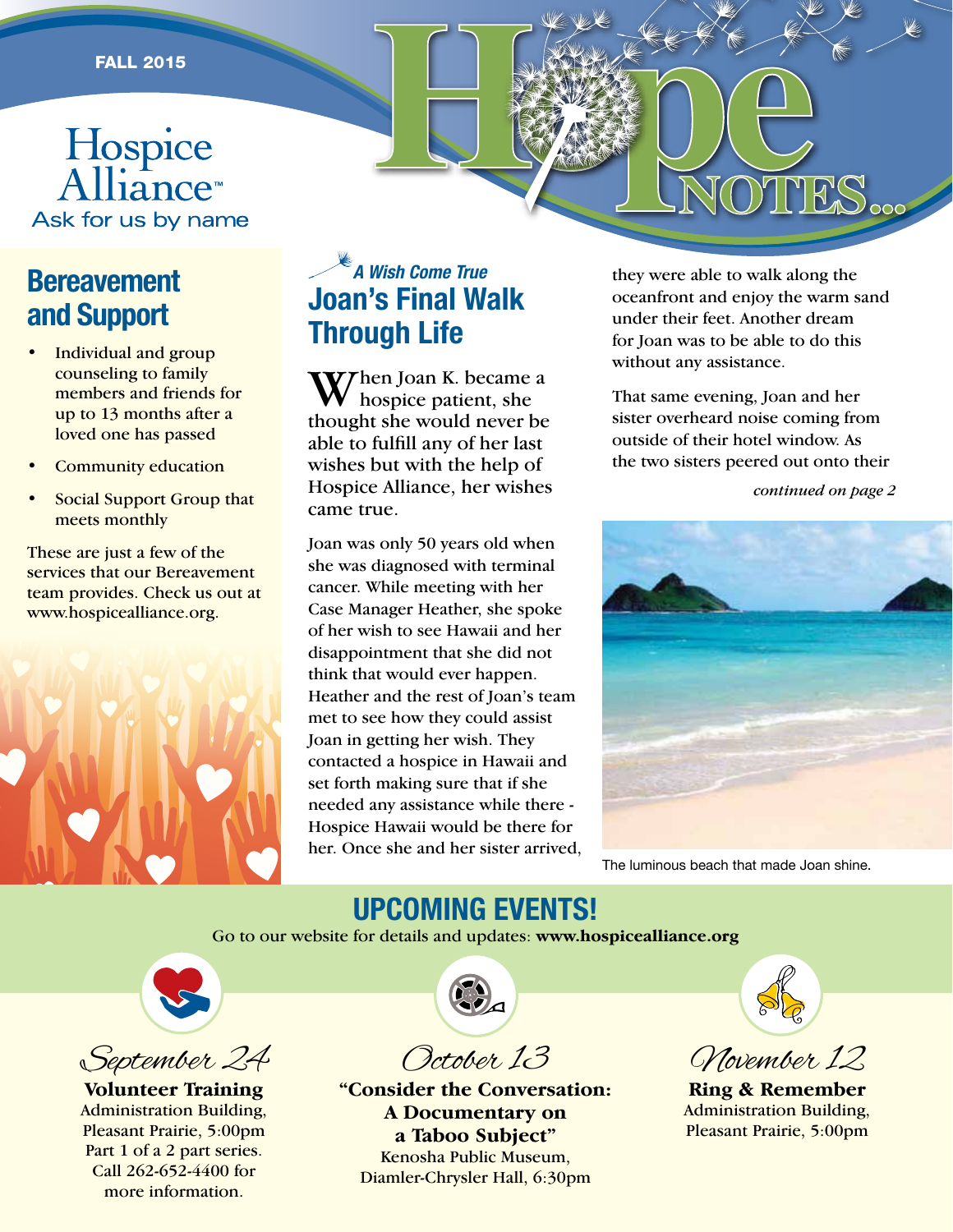#### As dedicated supporters *Joan's Final Walk... continued from page 1* **Growing Pains**



Rita Hagen, Executive Director

opportunity to contract leasing a wing from Lincoln Lutheran, located on the Becker-Shoop Campus, to provide a more conveniently located residential care facility to serve Racine.

of Hospice Alliance, I wanted to share some news regarding our Racine Hospice House.

In serving the Racine community in private homes and facilities, since our founding in 1981, Hospice Alliance was thrilled for the

We were thrilled to open an extensively remodeled, beautiful, five bed "Racine House" in July 2013 and have cared for 149 patients and their families since that time.

It is with great sadness that I share with you that the new management of Becker-Shoop has elected not to renew our lease, as they have identified a need for the wing that we have made our home for the Racine community.

In caring for our patients, we always encourage them to have hope and set goals. I am hopeful that we will identify a new 24/7 residential care "House" in Racine County.

Our relationship with the Racine community is stronger than ever and we are firm in our commitment to serving families of Racine County, as we have been for nearly 35 years.

Thank you for your support of Hospice Alliance and our mission of serving those facing life-limiting illnesses, their families and our community.

Warmly,



Help us celebrate 35 years in the community! With the 2016 Evening of Wishes. Our event will be held at UW-Parkside on March 5th, 2016. Mark your calendars and watch for upcoming details. It will be a night to remember.

ocean view, they discovered Elton John! He was holding a private concert for guests on the Island. Joan and her sister

had an experience of a lifetime and danced the night away, in their room, creating timeless memories that will never be forgotten.

About a month after Joan arrived home from Hawaii, she married Paul Fisher. As each day the moments she had with Paul and wanted

time to stand still. As the days went on, Joan's

cancer grew stronger



passed, Joan cherished I almost wish we were butterflies and liv'd but three summer days - three such days with you I could fill with more delight than fifty common years could ever contain. -John Keats

and she became weaker. In just a few weeks, Joan passed away from cancer.

Joan was exceedingly grateful for what Hospice Alliance had done for her, especially her case manager Heather.

#### **Hospice: Ask for Them By Name**

A well-deserved congratulations to the group of CNA's who recently passed the CHPNA, Certified Hospice and Palliative Nurse Assistant exam.

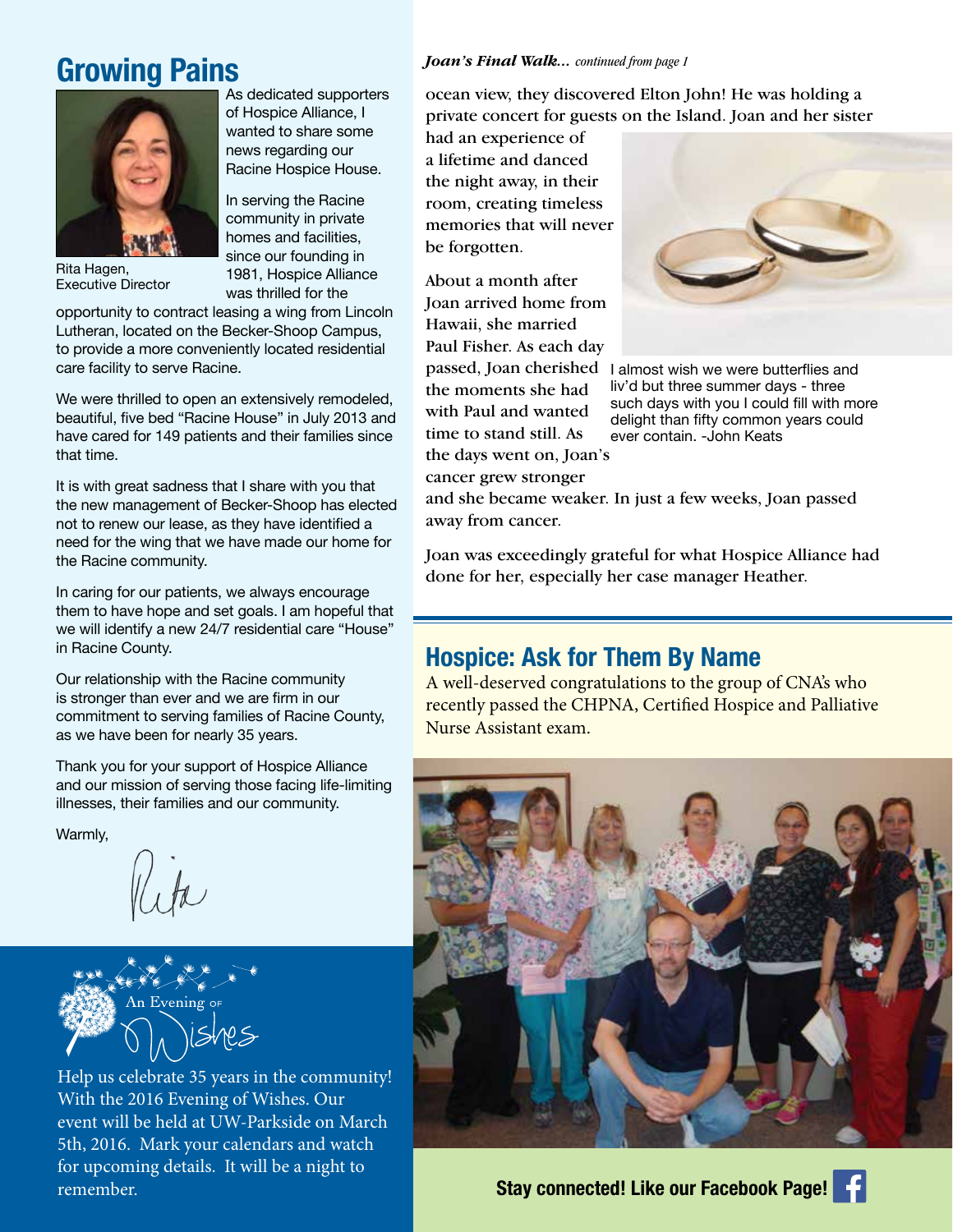# **A Time to Remember**

On June 24th, Hospice Alliance hosted our annual Service of Remembrance and Memorial Brick Dedication at Kemper Center. Despite overcast skies, over 150 people attended the event. This year's service consisted of a vocal performance by Hospice Alliance's own, Libbi Weisinger; a captivating speech by guest speaker Marilyn Joyce; a ceremonial rifle volley performed by the Kenosha Area Vietnam Veterans Honor Guard and concluded with Board Member, Mike Langendorf, playing Taps.

Following the service, guests were invited inside to enjoy a variety of refreshments and a digital photo slide show, honoring their loved ones. Guests were also encouraged to write the name of their loved one to be hung on The Remembrance Tree. The Remembrance Tree is on display at the Pleasant Prairie Hospice House.

Hospice Alliance would like to extend our gratitude to Krissy's Klean Team for the lovely decorations,

#### **Remember Your Loved Ones**

Engraved memorial bricks create everlasting memories of your loved ones. Order yours now.

Each engraved brick will be specially placed in the Hospice Alliance walkway at the entrance of the Kemper Center. For \$150, you may purchase a 4"x8' brick; or for \$500, buy a 12x12 "super" brick (with enough space for a quote or verse).

volunteer Fred C., for installing the bricks, and for all of our volunteers who baked and assisted with the Service of Remembrance.



Above: Kemper Center hosts a beautiful back drop for the Service of Remembrance

Right: Rita gave a heartfelt welcome to the Service of Remembrance.

To order, fill out the from below and mail to Alyssa Williams, Hospice Alliance, 10220 Prairie Ridge Blvd., Pleasant Prairie, WI 53158.



Chaplain Terry gave a moving dedication.





#### **Return form in the enclosed envelope with your check payable to Hospice Alliance Foundation or go online www.hospicealliance.org**

| Your Name        |       |
|------------------|-------|
| Your Address     |       |
| City, State, Zip | Phone |

**Regular brick:** \$150.00 - Print up to 12 letters & spaces X 3 lines. **Large brick:** \$500 - 19 letters & spaces X 7 lines.

| T. | $\overline{2}$ | $\mathfrak{Z}$ | $\overline{4}$ | $5\overline{)}$ | 6 | 7 | 8 | 9 | 10 | 11 | 12 | 13 | 14 | 15 | 16 | $\vert$ 17 | 18 | 19 |
|----|----------------|----------------|----------------|-----------------|---|---|---|---|----|----|----|----|----|----|----|------------|----|----|
|    |                |                |                |                 |   |   |   |   |    |    |    |    |    |    |    |            |    |    |
|    |                |                |                |                 |   |   |   |   |    |    |    |    |    |    |    |            |    |    |
|    |                |                |                |                 |   |   |   |   |    |    |    |    |    |    |    |            |    |    |
|    |                |                |                |                 |   |   |   |   |    |    |    |    |    |    |    |            |    |    |
|    |                |                |                |                 |   |   |   |   |    |    |    |    |    |    |    |            |    |    |
|    |                |                |                |                 |   |   |   |   |    |    |    |    |    |    |    |            |    |    |
|    |                |                |                |                 |   |   |   |   |    |    |    |    |    |    |    |            |    |    |